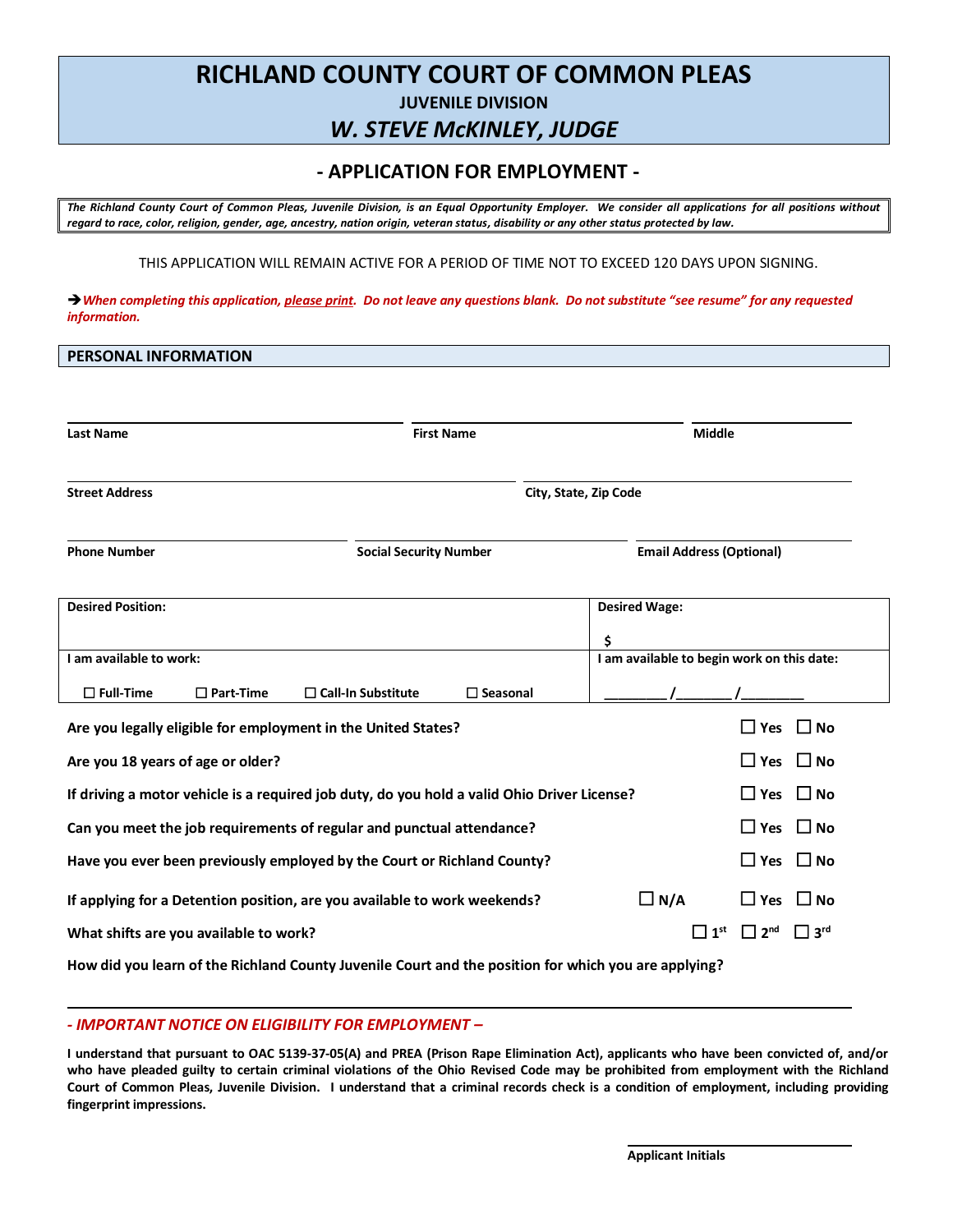## **EDUCATION**

|                                            | <b>HIGH SCHOOL</b>  | <b>COLLEGE/UNIVERSITY</b>                                      | <b>GRADUATE/PROFESSIONAL</b>            |
|--------------------------------------------|---------------------|----------------------------------------------------------------|-----------------------------------------|
| <b>School Name &amp;</b><br><b>Address</b> |                     |                                                                |                                         |
| <b>Years Completed</b>                     | 9<br>10<br>11<br>12 | $\overline{\mathbf{3}}$<br>$\overline{2}$<br>$\mathbf{1}$<br>4 | $\mathbf{2}$<br>3<br>$\mathbf{1}$<br>-4 |
| <b>Course of Study</b>                     |                     |                                                                |                                         |
| Diploma/Degree                             |                     |                                                                |                                         |
| <b>Grade Point Avg.</b>                    |                     |                                                                |                                         |

## **SPECIALIZED SKILLS & TRAINING**

→ In the following categories, you may exclude any information which may reveal race, color, religion, gender, age, ancestry, nation origin, *veteran status, disability or any other status protected by law.*

**List any United States military training that may be related to the position for which you are applying:**

**List any specialized training, certification, licensure, apprenticeship, and extra-curricular or volunteer activities:**

**List any specialized skills (computer programs, language, equipment, etc.):**

**List any professional, trade, business or civic activities and positions/offices held:**

**State any additional information you feel may be helpful in considering your application:**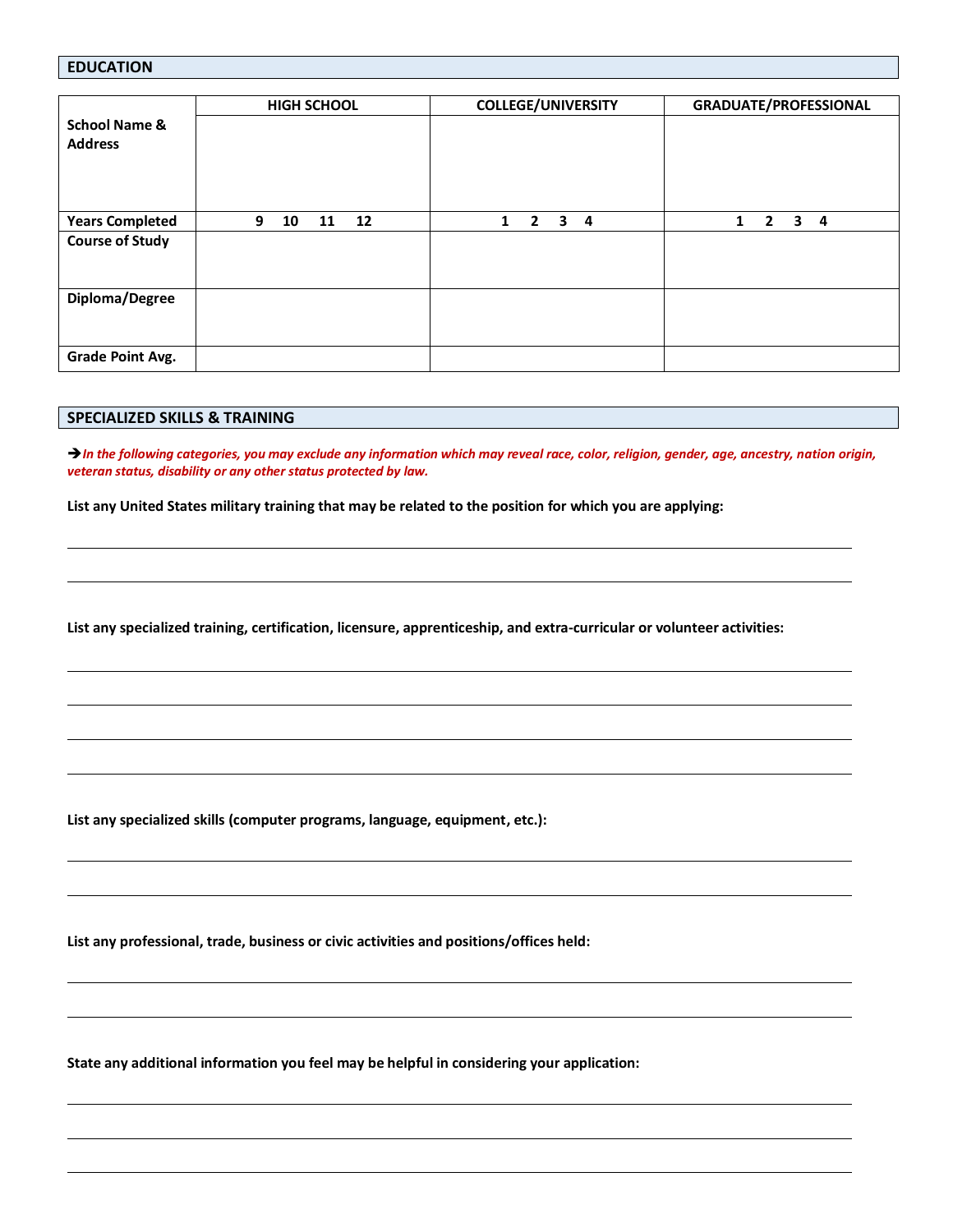## **EMPLOYMENT HISTORY**

*List your current or most recent employer first. Incomplete information may prevent your application from being processed.*

| <b>Company Name:</b>                   | <b>Company Phone:</b>                            |
|----------------------------------------|--------------------------------------------------|
| Address:                               | <b>Employment Dates:</b>                         |
|                                        |                                                  |
|                                        | To:<br><u> 1980 - Johann Barbara, martxa a</u>   |
| Name & Title of Supervisor:            | Salary/Wage:                                     |
|                                        |                                                  |
|                                        | $\n  Finish:\n$                                  |
| <b>Position Held &amp; Job Duties:</b> | <b>Reason for Leaving:</b>                       |
|                                        |                                                  |
| <b>Company Name:</b>                   | <b>Company Phone:</b>                            |
| Address:                               | <b>Employment Dates:</b>                         |
|                                        |                                                  |
|                                        | To:<br><u> 1989 - Jan Store, Amerikaansk kon</u> |
| Name & Title of Supervisor:            | Salary/Wage:                                     |
|                                        |                                                  |
|                                        |                                                  |
| <b>Position Held &amp; Job Duties:</b> | <b>Reason for Leaving:</b>                       |
|                                        |                                                  |
|                                        |                                                  |
|                                        |                                                  |
| <b>Company Name:</b>                   | <b>Company Phone:</b>                            |
| Address:                               | <b>Employment Dates:</b>                         |
|                                        |                                                  |
|                                        | To:                                              |
| Name & Title of Supervisor:            | Salary/Wage:                                     |
|                                        | Start:                                           |
|                                        | $\n  Finish:\n$                                  |
| <b>Position Held &amp; Job Duties:</b> | <b>Reason for Leaving:</b>                       |
|                                        |                                                  |
| <b>Company Name:</b>                   | <b>Company Phone:</b>                            |
| Address:                               | <b>Employment Dates:</b>                         |
|                                        |                                                  |
|                                        | To:                                              |
|                                        | <u> Electronic Communication</u>                 |
| Name & Title of Supervisor:            | Salary/Wage:                                     |
|                                        | Start: ________________                          |
|                                        | $\n  Finish:\n$                                  |
| <b>Position Held &amp; Job Duties:</b> | <b>Reason for Leaving:</b>                       |